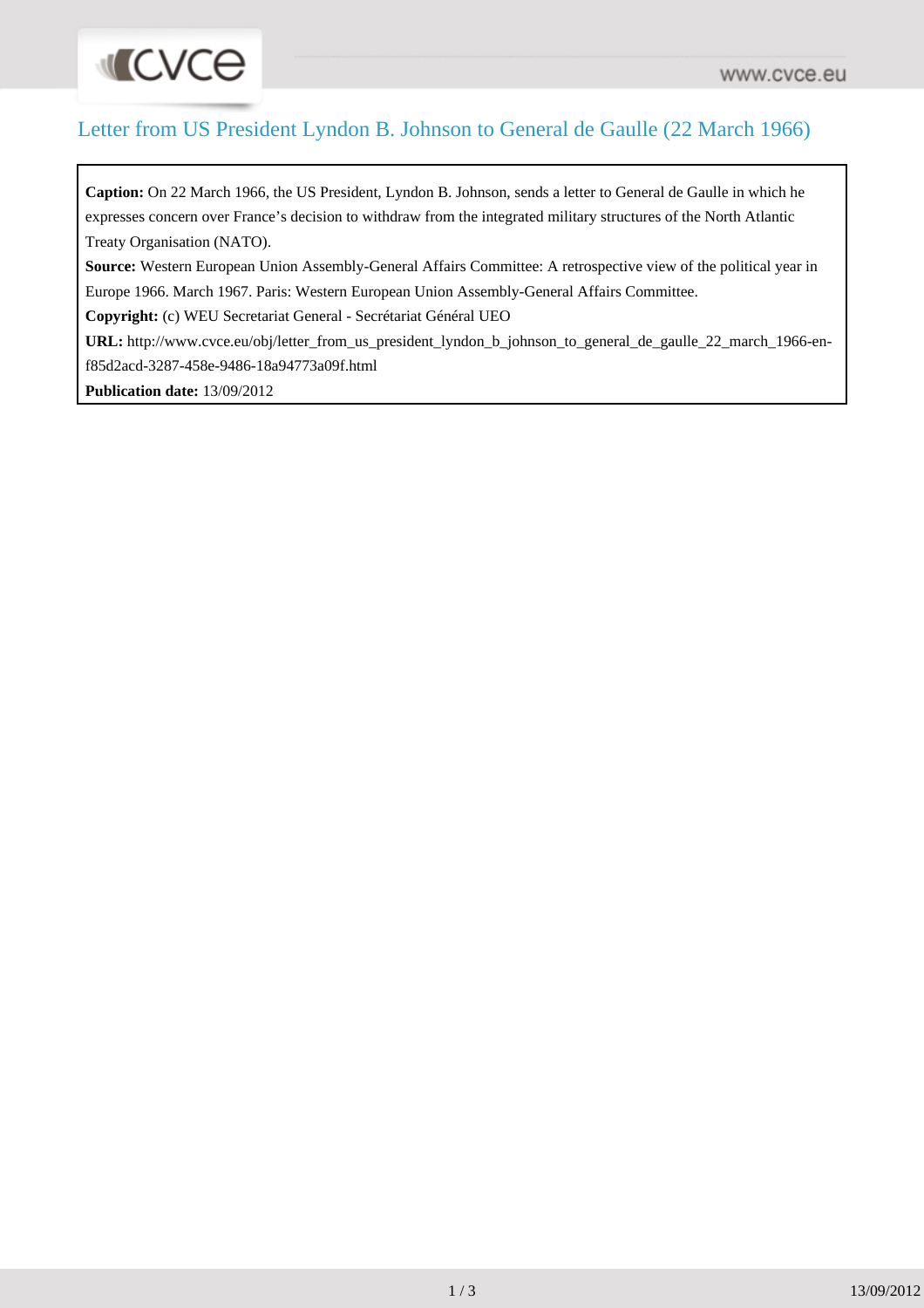## **Letter from US President Lyndon B. Johnson to General de Gaulle (22 March 1966)**

Dear Mr. President,

On 7th March, you wrote to inform me of the general course of action your government proposes to follow with regard to the North Atlantic Treaty and the organisation and arrangements which have been set up to serve its purposes. The course you propose will so seriously affect the security and well-being of citizens of all the allied States that I felt it imperative to seek the counsel of the other treaty members before replying in detail.

I should like now to set forth what seem to me the fundamentals of this matter. Let me begin with the American conception of the purpose of the North Atlantic Treaty and the Alliance it creates. Under our Constitution that treaty is the law of the land. Like our Constitution, it is more than a legal document. It is the outward and visible form of a living institution — not an alliance to make war but an alliance to keep the peace.

For nearly two decades this Alliance has assured the peace and security of the North Atlantic area. It has greatly reinforced stability throughout the world.

The Alliance, in our view, reflects two important propositions. The first is that if war should come to the Atlantic area we must fight together — and fight effectively. The second is that if we act together for the common interest during peace war will not come.

The organisation designed to carry out both these propositions, NATO, became in fact an organisation for peace. To that organisation, which grew significantly out of France's own needs and urgings, France and many distinguished Frenchmen have made an inestimable contribution.

The organisation combined the contributions of the member nations into a common instrument for deterring war by preparing together to meet aggression if aggression should occur. I have no doubt that deterrence resulted not only from the military coherence achieved but also from the political unity of purpose it exemplified. If the dissolution of the former casts in doubt the latter, as it inevitably will, I fear that those who draw hope from western disunity will be much encouraged.

As you say, conditions have changed since 1949. They have greatly changed for the better, due significantly in my opinion to our combined efforts under the treaty. But should our collective effort falter and erode the common determination which it reflects, the foundation of the present stability would be undermined.

In your letter you restated the firm commitment of France to fight beside her allies if any member of NATO should suffer unprovoked aggression. I respect that pledge, but we believe more is needed to achieve effective deterrence and to maintain peace in the North Atlantic area.

I am puzzled by your view that the presence of allied military forces on French soil impairs the sovereignty of France. Those forces have been there at French invitation pursuant to a common plan to help ensure the security of France and her allies. I have always viewed their presence as a wise and far-seeing exercise of French sovereignty.

For our part we continue to believe that if the treaty is to have force and reality, members of the Alliance should prepare the command structure, the strategic and tactical plans, the forces in being and their designation to NATO in advance of any crisis and for use in time of crisis.

NATO arrangements should reflect the technological and strategic imperatives of our age. Readiness to fight instantly under agreed plans and procedures, worked out and practised in peacetime, adds immeasurably to our common strength. We will continue our past policy of full participation and co-operation in NATO. We believe the member nations, working within the Alliance with one another, should adapt to whatever organisational arrangements the needs of the hour may require.